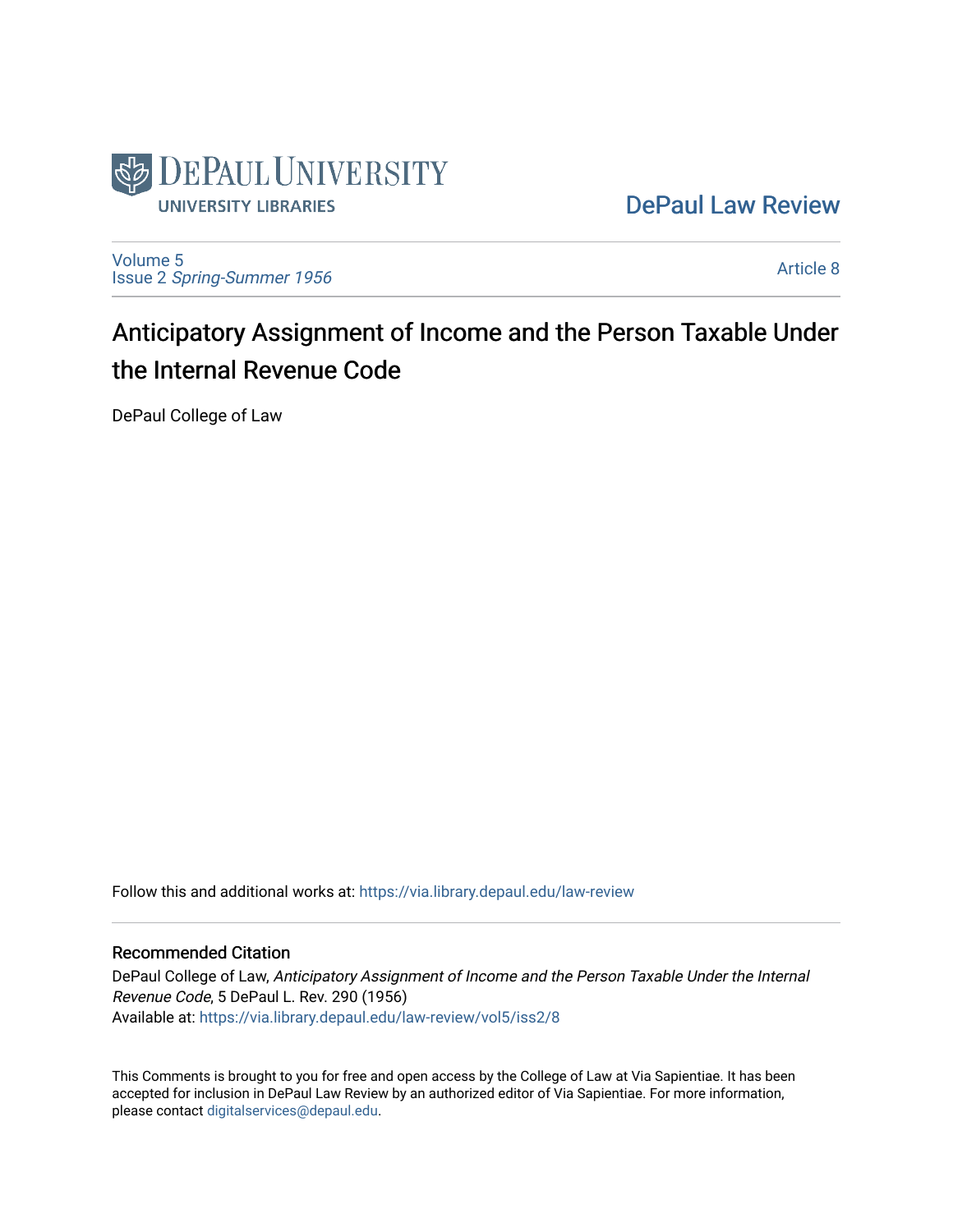## ANTICIPATORY ASSIGNMENT OF INCOME AND THE PERSON TAXABLE UNDER THE INTERNAL REVENUE CODE

Considerations governing the choice of the taxable person and shifting of the tax burden by assignment of income have become more or less important as changes in the Federal income tax laws have been made through the years. The problem with which we are concerned is in selecting the taxable person under the income tax laws. Once this has been settled we find, by definition, that if the assignor is the person properly taxable, then there has been an anticipatory assignment of income, but if the assignee must bear the tax burden, the assignment of income is not deemed anticipatory in nature.

The first income tax law under the Sixteenth Amendment was enacted as part of the Tariff Act of 1913 and individuals, under the progressive feature of the tax, were subject to a combined normal and surtax of 7 per cent on taxable net income in excess of \$500,000 per year. Steeply graduated progressive rates did not appear until the outbreak of World War I and the Revenue Act of 1916, the peak of wartime taxes being reached with the Revenue Act of 1918 with the combined normal and surtax being 71 per cent on net taxable income in excess of \$1,000,000. Even though rates declined thereafter until the depression of 1932, extremely high tax rates on the top brackets of individual income have become a permanent feature of all subsequent revenue acts.<sup>1</sup> The reduction in tax liability that can be effected by individuals in the higher brackets, if they are able to shift income from one taxable person to another, is too obviously a matter of common experience to warrant further elaboration.

A measure of relief from the progressive tax rates was found in the community property states of the west and southwest,<sup>2</sup> where husband and wife, under applicable provisions of local law, were each allowed to return one-half of the income constituting the property of the community.3 The mounting surtaxes of World War II brought additional pressure on noncommunity states for the tax advantages of the community property system, resulting first in the adoption of community property laws in several more jurisdictions,<sup>4</sup> and finally in the provision of the

IInt. Rev. Code **§ 1, 26 U.S.C.A. § 1** (1954); Int. Rev. Code **§** 11(a), **26 U.S.C.A. 11** l(a) **(1939).**

**2 In 1913,** when the first income tax was passed, the community property system existed in the eight states of Arizona, California, Idaho, Louisiana, Nevada, New Mexico, Texas and Washington.

3Poe v. Seaborn, 282 U.S. 101 (1930); United States v. Malcolm, 282 U.S. 792 **(1931).**

4 Between 1945 and 1947, community property laws were passed in Michigan, Oklahoma, Oregon, Pennsylvania, Nebraska and the Territory of Hawaii.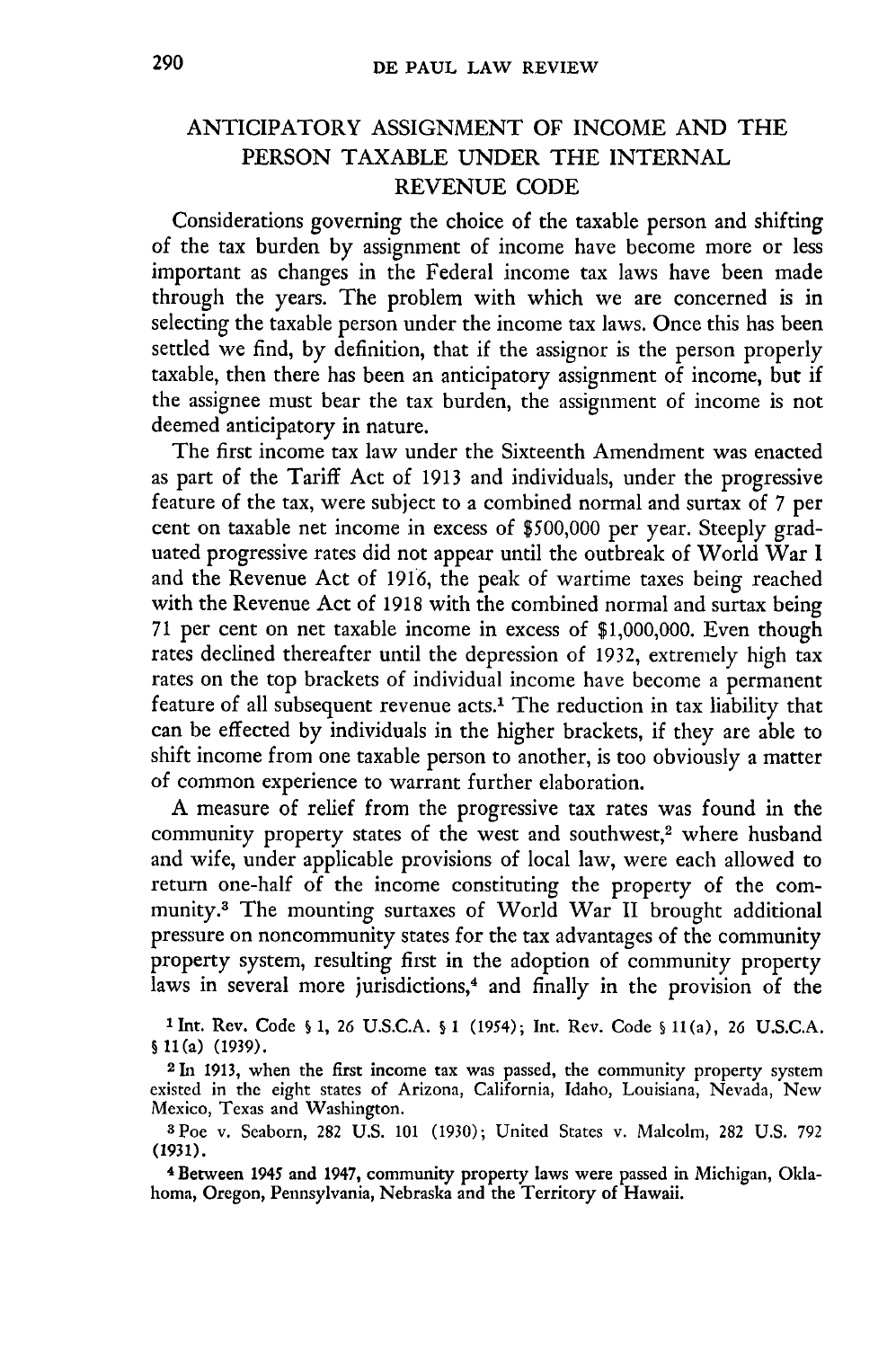Revenue Act of 19485 permitting spouses to divide their combined income between them for purposes of computing their total tax. However, even though the substantial relief allowed by split-income provisions is as much a part of our income tax laws today as are the progressive rates, the problem of anticipatory assignment of income and possible shifting of the tax burden will remain so long as a tax advantage can thereby be gained.

The first, and to this day the foremost, case involving a construction of the concept of the "taxable person" under the income tax law was *Lucas v. Earl,6* and concerned the taxable years 1920 and 1921. Taxpayer and his wife, by a written contract entered into in 1901, agreed that any property they then had or might thereafter acquire, including salaries, would be treated as held in joint tenancy. Taxpayer was an attorney, and under this agreement sought to split income from legal fees with his wife. The Revenue Act of 1921 imposed a tax on the income of every individual **"..** . from salaries, wages or compensation for personal services of whatever kind and in whatever form paid."' 7 Justice Holmes, in his oft-quoted decision, in finding against the taxpayer held that the taxpayer was the only party to the contracts by which the legal fees were earned and the taxpayer alone could take the last step in the performance of these contracts. He stated, further, ". **.** . This case is not to be decided by attenuated subtleties. It turns on the import and reasonable construction of the taxing act. There is no doubt that the statute could tax salaries to those who earned them and provide that the tax could not be escaped by anticipatory arrangements and contracts, however skillfully devised, to prevent the salary when paid from vesting, even for a second, in the man who earned it. That seems to us the impact of the statute before us and we think that no distinction can be taken according to the motives leading to the arrangement by which the fruits are attributed to a different tree from that on which they grew."

The following year, the doctrine enunciated in *Lucas v. Earls* was expanded in *Burnet v. Leininger.9* There, taxpayer and his wife, **by** written contract, agreed to be one-half partners in the husband's one-half share in a partnership. No changes were made on the books of the partnership, in the active management or in cash distributions, but taxpayer and his wife each returned one-half of the husband's share of partnership income. In interpreting Section **218(a)** of the Revenue Act of **192 1,10** the Court held,

<sup>5</sup> Int. Rev. Code **§** 51(b), 26 U.S.C.A. **§** 51(b) (1939); Int. Rev. Code §9 2, **6013,** 26 **U.S.C.A. S9** 2, 6013 (1954).

**6281 U.S. 111 (1930).**

**<sup>7</sup>**Revenue Act of 1921, c. **136 §** 213 (a), 42 Stat. 227.

**8 281 U.S. 111 (1930).**

**9 285 U.S. 136 (1931).**

**10 "Individuals carrying on business** in **partnership shall** be liable **for income tax only in** their individual capacity. There shall be included in **computing the net in-**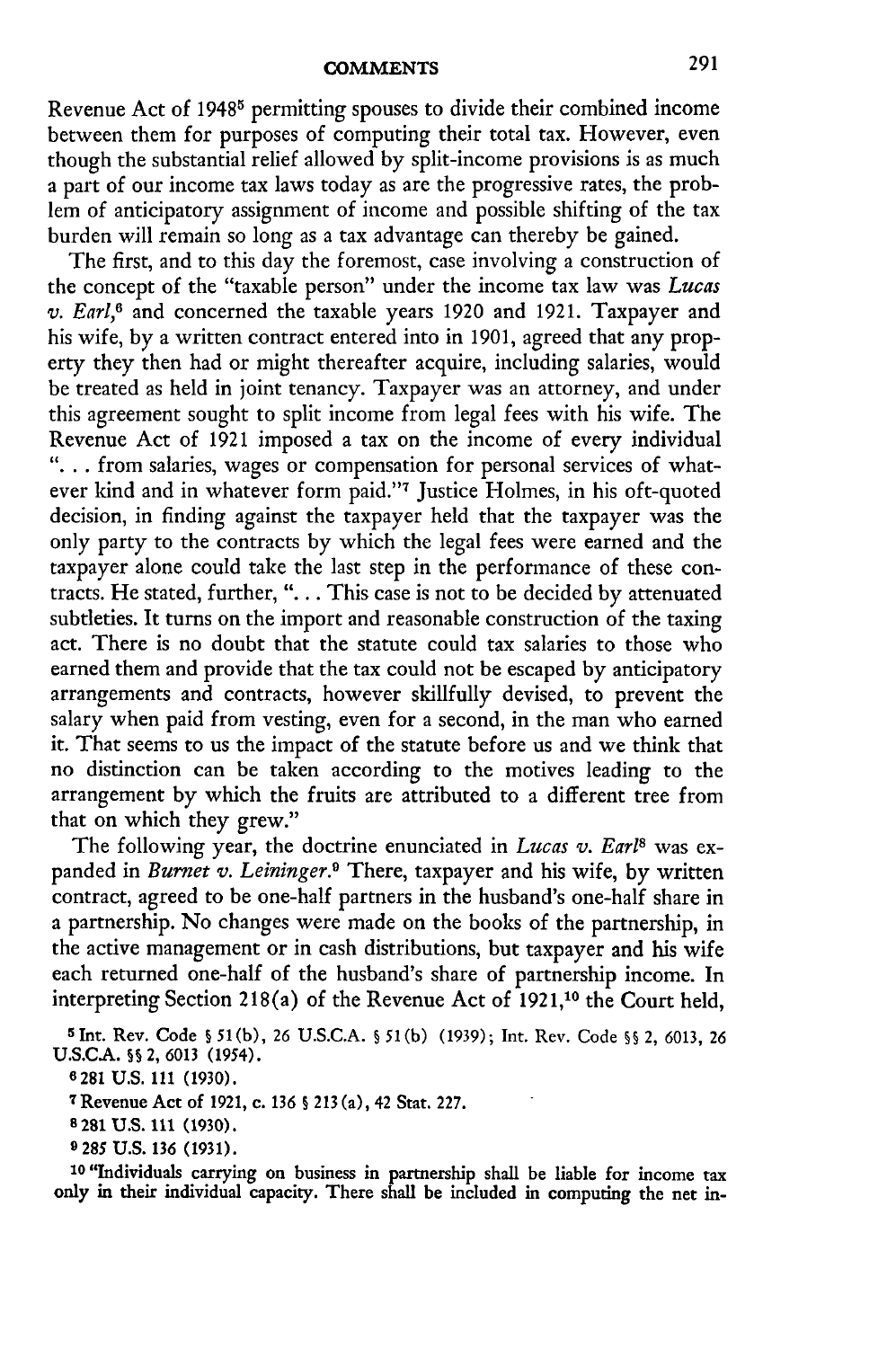under the *Lucas* case, that the wife was not a partner and not entitled to return partnership income even though she might be beneficially entitled to one-half of her husband's partnership income. In both cases, the Court made the distinction, although not in so many words, between property and income. The anticipatory assignment of income was invalid for purposes of shifting the tax burden under the income tax laws, even though the agreements might be binding under local law as an assignment of money or property *after* the proper taxable person had returned the income under Federal law.

Subsequent cases evolved the distinction between income derived from services and income derived from capital or, where capital rather than labor or services so largely predominated in the production of income that labor, as a contributing factor, may be considered *de minimis.11* This distinction, although implicit in the facts of the *Lucas* and *Leininger* cases, was first clearly stated in *Saenger v. Commissioner of Internal Revenue, <sup>12</sup>* in which the Court said, ". . . the rule of the Earl<sup>13</sup> case, while made graphic by a figure, is more than a figure of speech. It is an expression of the simple truth that earned incomes are taxed to and [the tax] must be paid by those who earn them, and unearned incomes to those who own the property or right that produces them, not to those to whom their earners or owners are under contract to pay them. 14 It establishes once and for all that no device or arrangement, be it ever so shrewdly or cunningly contrived, can make future earnings taxable to any but the earner of them, can make future incomes from property taxable to any but the owner of the right or title from which the income springs." An assignment of the right to receive future income, without more, is not enough to insulate the assignor from income tax liability. 15 Where the income is derived from salaries or other compensation for personal services, the *Lucas* case has been consistently applied.<sup>16</sup> Where, as in the case of an assignment of an interest in a partnership, the income is derived from a combination of

**<sup>15</sup>**Wisdom et ux. v. United States, 205 F. 2d **30** (C.A. 9th, 1953).

**<sup>10</sup>**Jones v. Page, 102 F.2d 144 (C.A.Sth, 1939), cert. denied **308** U.S. **562 (1939);** Saenger v. Commissioner of Internal Revenue, **69 F.2d 631** (C.A.Sth, 1934).

come of each partner his distributive share, whether distributed or not, of the net in- come of the partnership for the taxable year. . . **."** Revenue Act of 1921, c. 136, § 218(a), 42 Stat. 245.

**<sup>11</sup>**John J. Wheelock, 16 T.C. 1435 (1951).

<sup>12</sup> **69** F. 2d 631 (C.A.5th, 1934).

**<sup>13</sup>**Lucas v. Earl, 281 U.S. 111 (1930).

<sup>14</sup> Taxpayer had organized a corporation to whom he was under contract to perform services as a theater operator and the theaters which taxpayer operated paid the corporation directly for his services. The payment for taxpayer's services, although billed from the corporaton by whom taxpayer was employed, was held income to taxpayer.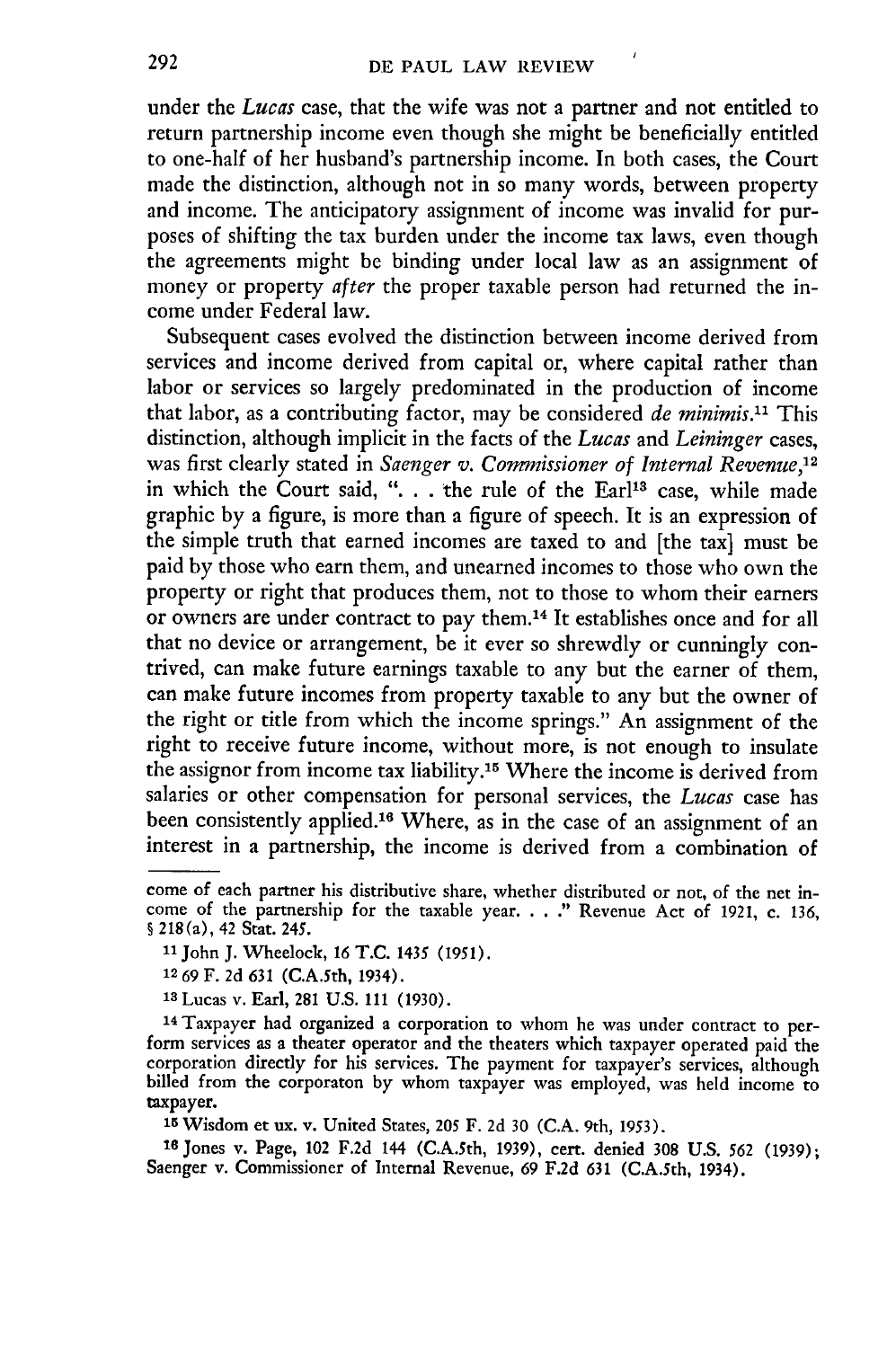capital and services, a question of fact is always involved as to whether there has been a valid assignment of the property primarily instrumental in the production of the income. **If** no attempt is even made to assign partnership property, the case is clearly an anticipatory assignment of income and squarely within the doctrine of the *Leininger* and *Lucas* cases. Even where the partnership has assignable assets, if the partnership income is primarily attributed to the personal efforts of the active partner or partners, a valid assignment of the partnership assets under local law may not be sufficient to shift the tax burden to the assignees who do not contribute their personal services to the production of income.<sup>17</sup>

Considerations of the assignment of partnership income lead logically into the area of the assignment of income-producing property or property rights, where the services or efforts of the assignor do not contribute in any way, or at least not materially, to the production of income. The critical question and paramount criterion in finding the facts is **"...** whether the assignor retains sufficient power and control over the assigned property **...** to make it reasonable to treat him as the recipient of the income for tax purposes."<sup>18</sup> Three cases were decided in the circuit court of appeals shortly after *Lucas v. Earl,19* all involving the assignment of property held in trust or assigned into trust, and the person taxable on the trust income. In *Lowery v. Helvering20* taxpayer assigned her life interest in a residuary estate held in trust to the remaindermen. The court said, in effect, that the assignment of the life income was completely effective in denuding the taxpayer of all interest in the property and distinguished the *Lucas* and *Leininger* cases by pointing out that in the latter, although the assignment of the choses in action was just as absolute and unconditional as in the instant case, they were conditional upon the continued performance of the assignor. The same court later held that where a settlor created a trust for the benefit of his wife and creditors, reserving in himself the right to repurchase the certificates of beneficial interest, thereby terminating the trust, there was an outright assignment of an interest recognized as existing property and the income from the trust was taxable to the holders of the certificates of beneficial interest.<sup>21</sup> The third circuit also distinguished the *Lucas* case when a taxpayer assigned patents which he owned to himself as trustee and then, in his individual capacity, assigned and sold to his wife an undivided one-third interest in all the

17Wisdom et ux. v. United States, 205 F. 2d 30 (C.A. 9th, 1953). The decision in the case was strengthened by reason of the fact that the assignees were taxpayer's wife and daughters, indicating an attempt merely to shift the tax burden.

**<sup>18</sup>**Commissioner of Internal Revenue v. Sunnen, 333 U.S. 591 (1948).

**19281** U.S. 111 (1930).

20 **70** F.2d 713 (C.A.2d, 1934).

21 Shanley v. Bowers, 81 F.2d 13 (C.A.2d, 1936).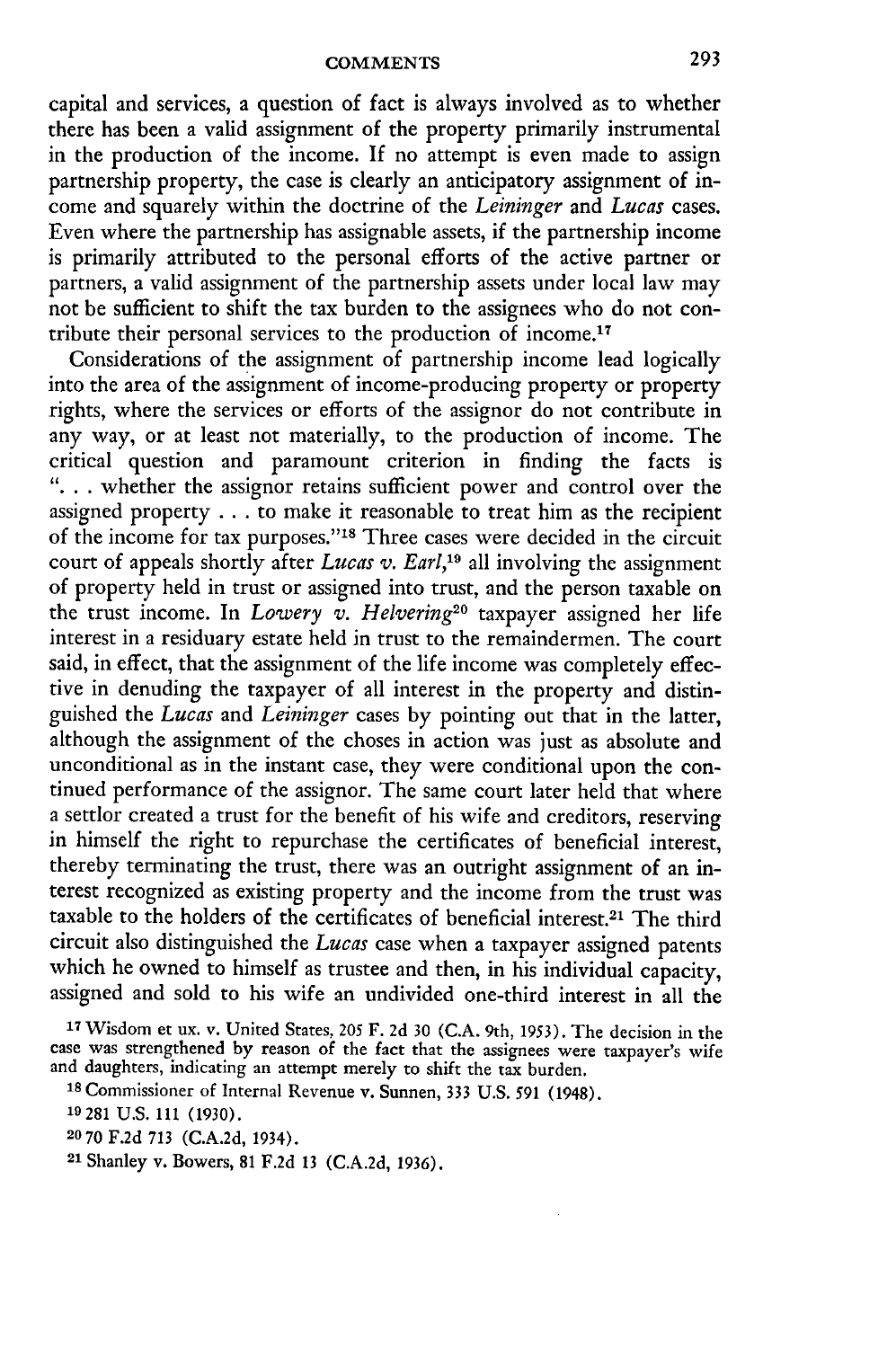revenues on the patents to which he might be entitled in his individual capacity.<sup>22</sup> This court held, as did the second circuit, that all right, title, and interest in and to the property had been assigned; that since the liability for income taxes falls upon the true owner of the property or upon him who effectively controls the use and disposition of the income, the assignor was successful in shifting the tax burden.

The first, and still the most important, case to reach the Supreme Court relating to the assignment of the right or title to property held in trust was *Blair v. Commissioner of Internal Revenue.23* Taxpayer was the income beneficiary of a trust for life. From time to time he irrevocably assigned to his children the right to receive the income under the trust during the taxpayer's life in varying fixed amounts.<sup>24</sup> Sections 162(a) and (b) of the Revenue Act of 192825 impose upon the beneficiary of a trust liability for tax upon the income distributable to the beneficiary. The Court, speaking through Chief Justice Hughes, once again distinguished the *Lucas* and *Leininger* cases, pointing out that the tax is imposed not upon the beneficiary, but upon the person entitled to the beneficial interest under the trust. Valid assignments, under local law, of the beneficial interest in a trust are not prohibited by the revenue acts. The assignee of a valid assignment of the beneficial interest becomes the beneficiary of the trust and the income is distributable to him. "An assignment by the life beneficiary, of the right to trust income for the lifetime of said beneficiary, is an assignment of all the rights which the assignor has in the trust estate."<sup>26</sup> As the assignees became the owners of the specified beneficial interest in the income of the trust, these interests were taxable to them. The same conclusion was subsequently reached as in the *Blair* case where a taxpayer made a gift by assignment to his wife of his interest in an oil lease, the wife receiving all future payments.27

The series of cases relating the taxable person to the source of the income, whether the source be a natural person, as in the *Lucas* case, the combined effect of personal services and capital as in the *Leininger* case or exclusively capital, as in the *Blair* case, culminated in 1940 with the

22 Byrnes v. Commissioner of Internal Revenue, 89F.2d 243 (C.A.3d, 1937).

**23** 300 U.S. 5 (1937).

<sup>24</sup> See Ellen v. Booth, 36 B.T.A. 141 (1937), clarifying the rule that where only a portion of a life beneficiary's right to trust income is irrevocably assigned, the Blair case, if otherwise applicable, is to be applied to that fractional share.<br><sup>25</sup> Revenue Act of 1928 § 162 (a) (b), 26 U.S.C.A. § 162 (a) (b) (1928).

**<sup>26</sup>**Blair v. Commissioner of Internal Revenue, 300 U.S. **5** (1937).

**<sup>27</sup>**Commissioner of Internal Revenue v. O'Donnell, 90 F.2d 907 (C.A.9th, 1937), the court holding this was not an anticipatory assignment of income since the interestproducing property was the contract, which taxpayer assigned, the assignee acquiring all rights formerly held by the taxpayer.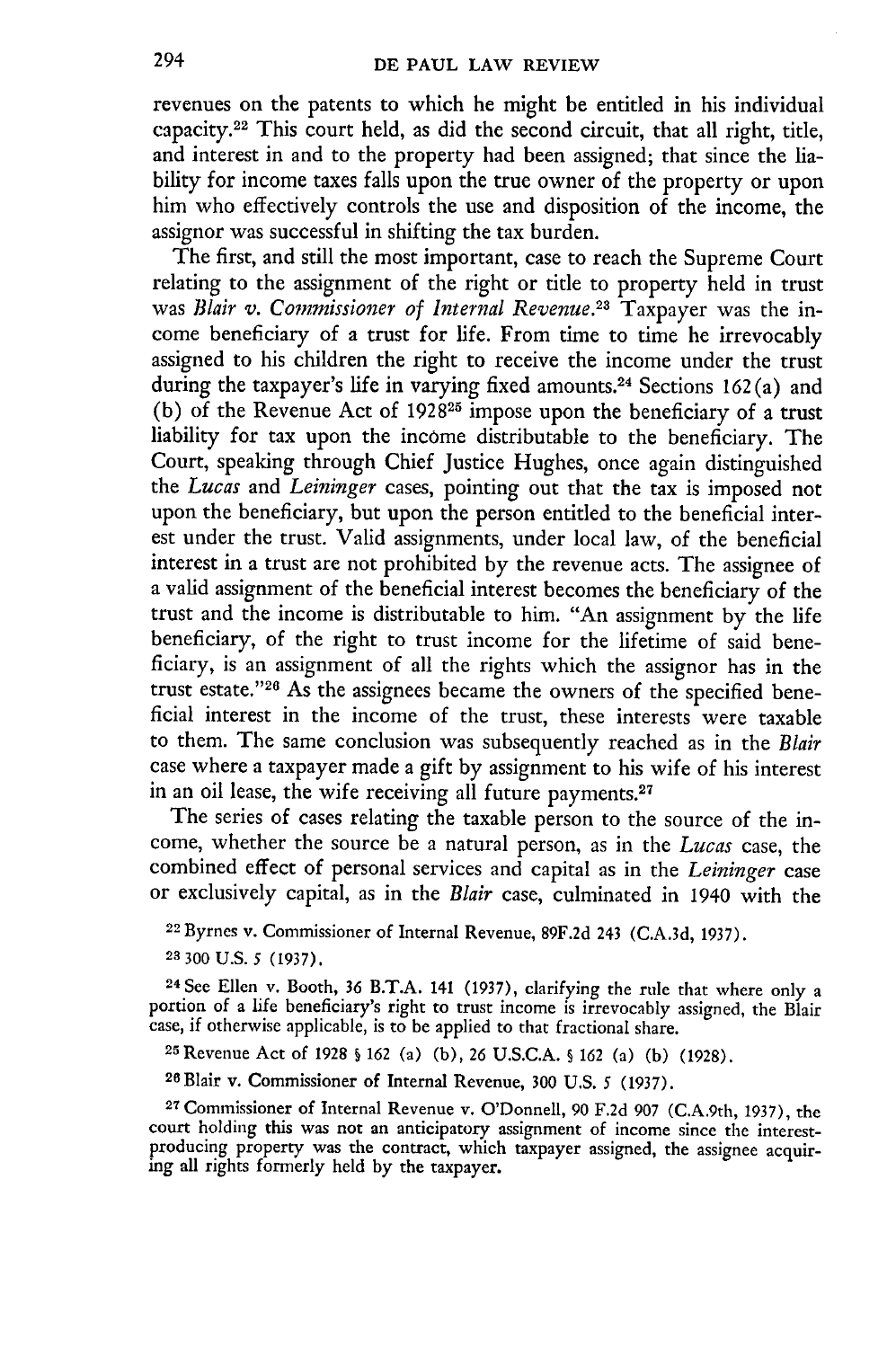decision in *Helvering v. Horst.*<sup>28</sup> Taxpayer, who was on the cash basis, detached coupons from a series of negotiable bonds of which he was the owner and presented them to the donee as a gift shortly before the coupons matured. The court held under the *Lucas* case that the income from the coupons was taxable to the donor as though no gift had been made. Realization of income is the taxable event, rather than the acquisition of the right to receive it, said the Court, and realization is generally not deemed to occur until the income is paid. However, where no payment is received, **". ..** realization may occur when the last step is taken **by** which [taxpayer] obtains the fruition of the economic gain which has already accrued to him."<sup>29</sup> Procuring the payment of income directly to creditors30 or other third persons **by** anticipatory assignment will not avail in escaping tax liability even though no money or property is received **by** the taxpayer.

The decision in the *Horst* case does not immediately appear to be a startling departure from the other cases in this line until one realizes that the assignment did not in any manner depend upon the continued services of the taxpayer in producing the income. Instead, the *Lucas* case doctrine was broadened so that the crucial question became the exercise of the power of assignment over the right to the income rather than the continued performance of services **by** the assignor as a condition precedent to validating the assignment. The illogical inconsistency between this decision and the traditional concept of cash basis accounting was ineptly handled **by** allowing the assignor to return the income in the year in which paid, even though the realization of income was accelerated **by** the assignment to the date on which the assignment took place.

The decision in the *Horst* case resulted in an entirely new line of cases involving the assignment of personal property or choses in action and whether or not an anticipatory assignment of income resulted therefrom. The *Blair* and *Horst* cases were arrayed one against the other, the former being favorable to the taxpayer and the latter to the government. The first issue, if present, was whether the taxpayer had sufficiently divested himself of control over the income-producing property to treat the assignee as the true owner, as under the *Blair* case. **If** the taxpayer sustained his burden on this issue, he might still be forced to overcome the ruling in the *Horst* case **by** showing that no "economic gain" or "realization of income" inured to his benefit **by** reason of the assignment if accrued but unrealized income was also assigned.<sup>31</sup> Generally the applica-

**<sup>28</sup>311** U.S. 112 (1940). 29Ibid.

**30 Old** Colony Trust Co. v. Commissioner of Internal Revenue, 279 U.S. 716 (1929).

**<sup>81</sup>**"The dominant purpose of the revenue laws is the taxation of income to those who earn or otherwise create the right to receive it and enjoy the benefit of it when paid." Helvering v. Horst, 311 U.S. 112, 119 (1940).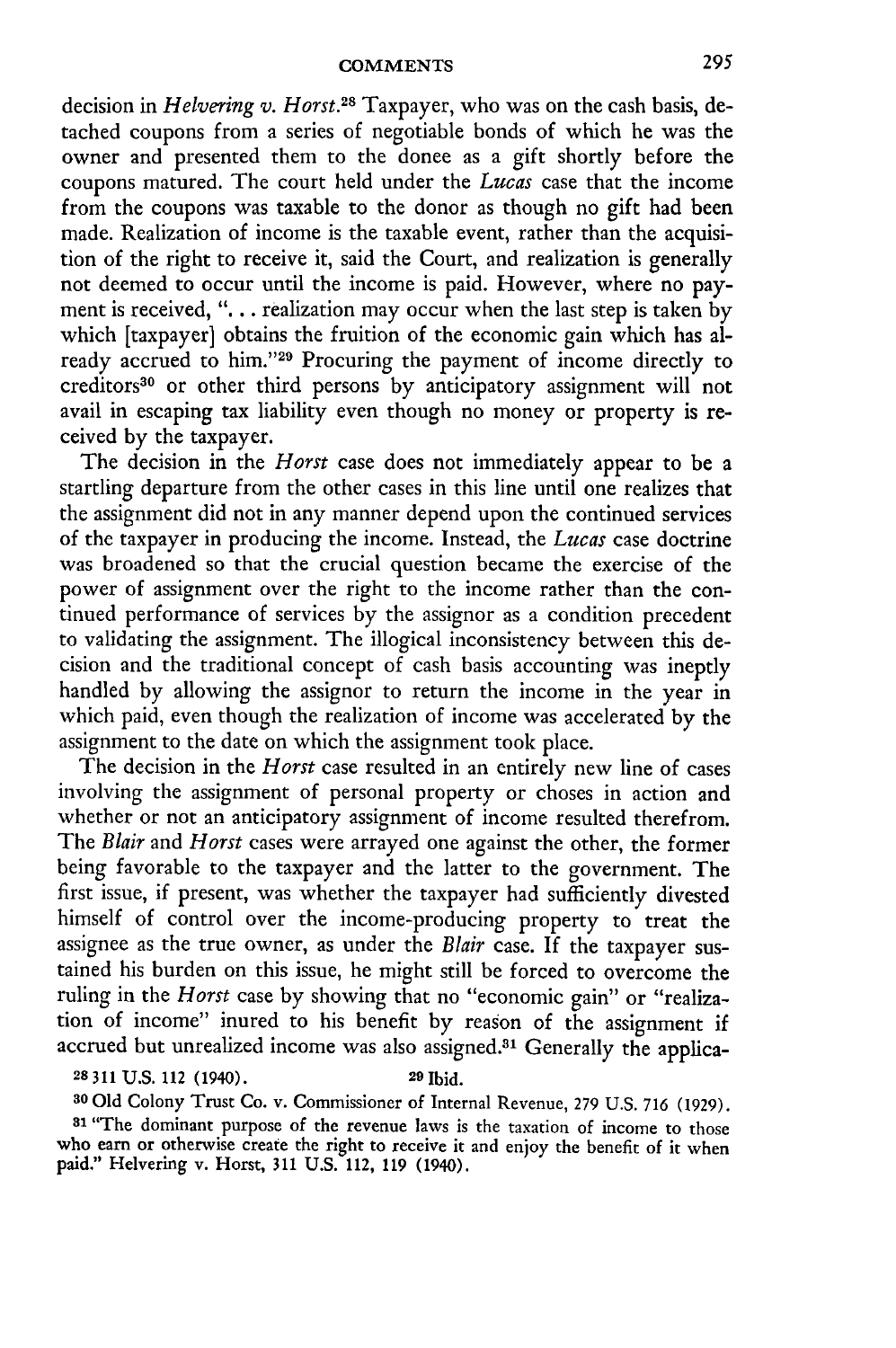tion of one case has resulted in distinguishing the other.<sup>32</sup> One of the clearest applications of the *Horst* case in this area appeared in *Austin v. Commissioner of Internal Revenue*<sup>33</sup> where taxpayer, the holder of an interestbearing note, gave it to her sons together with the right to receive the accrued interest. The interest, when paid, was taxed to the donor under the *Horst* case, even though the donor had completely divested herself of control over the income-producing property. $34$  The Court refused to apply the *Blair* case because the interest was earned, though unpaid, at the time the gift was made.<sup>35</sup> The question as to whether the decision in the *Horst* case would have been different had the taxpayer made a gift of the bonds at the same time he made a gift of the attached coupons was disposed of under the ruling in the *Austin* case. However, the Court went on to state that any interest accruing on the note after the date of the gift was taxable to the donees, applying the *Blair* case in this instance. In Galt v. Commissioner of Internal Revenue,<sup>36</sup> taxpayer irrevocably assigned a portion of the proceeds of a twenty year lease to his four sons, but retained the leasehold himself after the expiration of the twenty year period. Once again it was held that the retention of the leasehold, the income-producing property, by the assignor resulted in an anticipatory assignment of income. The *Blair* case could not be applied since there was no attempt to assign the leasehold.

Questions arising under the *Blair* case relating to the retention of control over trust property or trust income<sup>37</sup> have now been settled by a controlling provision of the Internal Revenue Code of 1954 and a correlative Internal Revenue Bulletin issued shortly after the 1954 Code went

**<sup>32</sup>**Huber v. Helvering, 117 **F.2d** 782 **(App.D.C.,** 1941); United States v. Horschel, **205 F.2d** 646 (C.A.9th, **1953);** Fisher v. Commissioner of Internal Revenue, **209 F.2d** *513* (CA.6th, 1954); Gait v. Commissioner of Internal Revenue, **216 F.2d** 41 (C.A.7th, **1954).**

**33 161 F.2d 666** (C.A.6th, 1947).

**<sup>34</sup>**But where the obligor was insolvent at the time of the assignment, there could be no intent to shift the tax burden **by** anticipatory assignment. Commissioner of Internal Revenue v. Timken, 141 **F.2d** *625* (C.A.6th, 1944).

**5 Cf.,** where taxpayer sold defaulted notes with interest in arrears at a price in excess of the principal amount, the excess was taxed as ordinary income rather than capital gain, it making no difference whether the obligor or a subsequent purchaser of the note pays the interest. Fisher v. Commissioner of Internal Revenue, **209 F.2d 513** (C.A.6th, **1954).** But where a corporation distributed notes with accrued interest which it was holding to the shareholders in dissolution of the corporation, there was no anticipatory assignment of income of the corporation. United States v. Horschel, **205 F.2d** *646* (C.A.9th, **1953).**

**30 216** F. **2d** 41 (C.A.7th, **1954).**

87 Harrison v. Schaffner, **312 U.S. 579** (1941); Farkas v. Commissioner of Internal Revenue, **170 F.2d** 201 (C.A.Sth, 1948); Huber v. Helvering, **117 F.2d 782** (C.A.Sth, 1941).